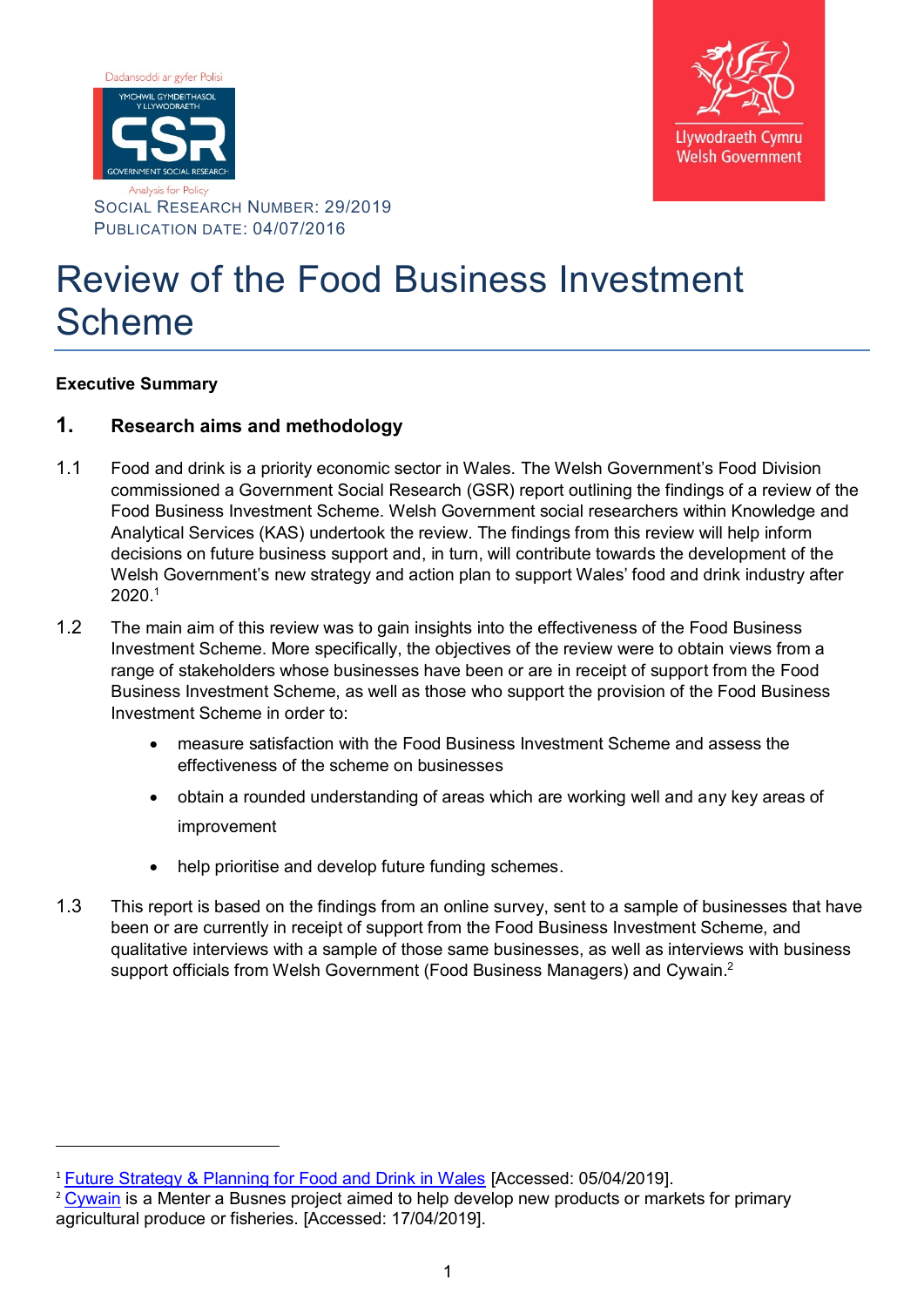## **Methods**

- 1.4 For this research, the following methods were used:
	- An online survey, which was sent to all organisations who have received Food Business Investment Scheme-support. The survey was live from 8th November 2018 to 24th January 2019.
	- Telephone interviews with a sample of stakeholders who have received Food Business Investment Scheme funding. These were undertaken in February/March 2019.
	- Telephone interviews with business support officials from Welsh Government (Food Business Managers) and Cywain. These were undertaken in March 2019.
- 1.5 The small-scale survey aimed to collect the perspectives and experiences of businesses in receipt of support about the application process and their project investment. Individual interviews followed on from the survey, enabling researchers to probe businesses views and experiences in more detail. The interviews explored questions around the impacts of the support and ideas for future improvement.
- 1.6 The online survey received a low response rate. This meant there were a very small number of responses to most questions; therefore care should be taken not to overstate the findings of the survey. The review did not include businesses that applied for the scheme but then either withdrew or were rejected. The views of this particular stakeholder group have not been identified and this group may have different views and experiences.

# **2. Key findings**

## **Perceptions of the Food Business Investment Scheme**

- 2.1 Overall, there was a favourable attitude towards the scheme from food businesses in receipt of the support. Most interviewees reported that they were very pleased with the outcomes they had achieved as a result of the scheme. Interviewees were asked what they thought had worked well with the scheme; the key areas reported were business growth and support from Welsh Government.
- 2.2 Interviewees were also asked about their motivations for applying for support. The general finding was that interviewees believed the scheme filled a gap as there was a lack of suitable funding alternatives. One Food Business Manager also highlighted the need for the Food Business Investment Scheme, stating that the scheme is 'incredibly popular' with each round over-subscribed. They reported that a strength of the scheme is the high level of engagement from Welsh businesses with the scheme.

## **Support/Communication**

2.3 Interviewees were also asked how they would describe the support from Welsh Government officials. Overall, the comments made were positive. This was also reflected in the survey responses. When asked to what extent they agree or disagree that overall they were satisfied with the support they received, 9 (out of 11) respondents agreed that overall they were satisfied with the support. Most interviewees reported that having a single liaison person [food business manager] worked well. Food business managers support the businesses in their region on a day-to-day basis. A number of interviewees stated that this 'worked brilliantly'.

#### **Impacts**

2.4 The main finding was that all nine interviewees reported that they had delivered what they expected to achieve with the scheme. Examples of their project plans included moving to new premises, purchasing new equipment and building new facilities. Food business interviewees were then asked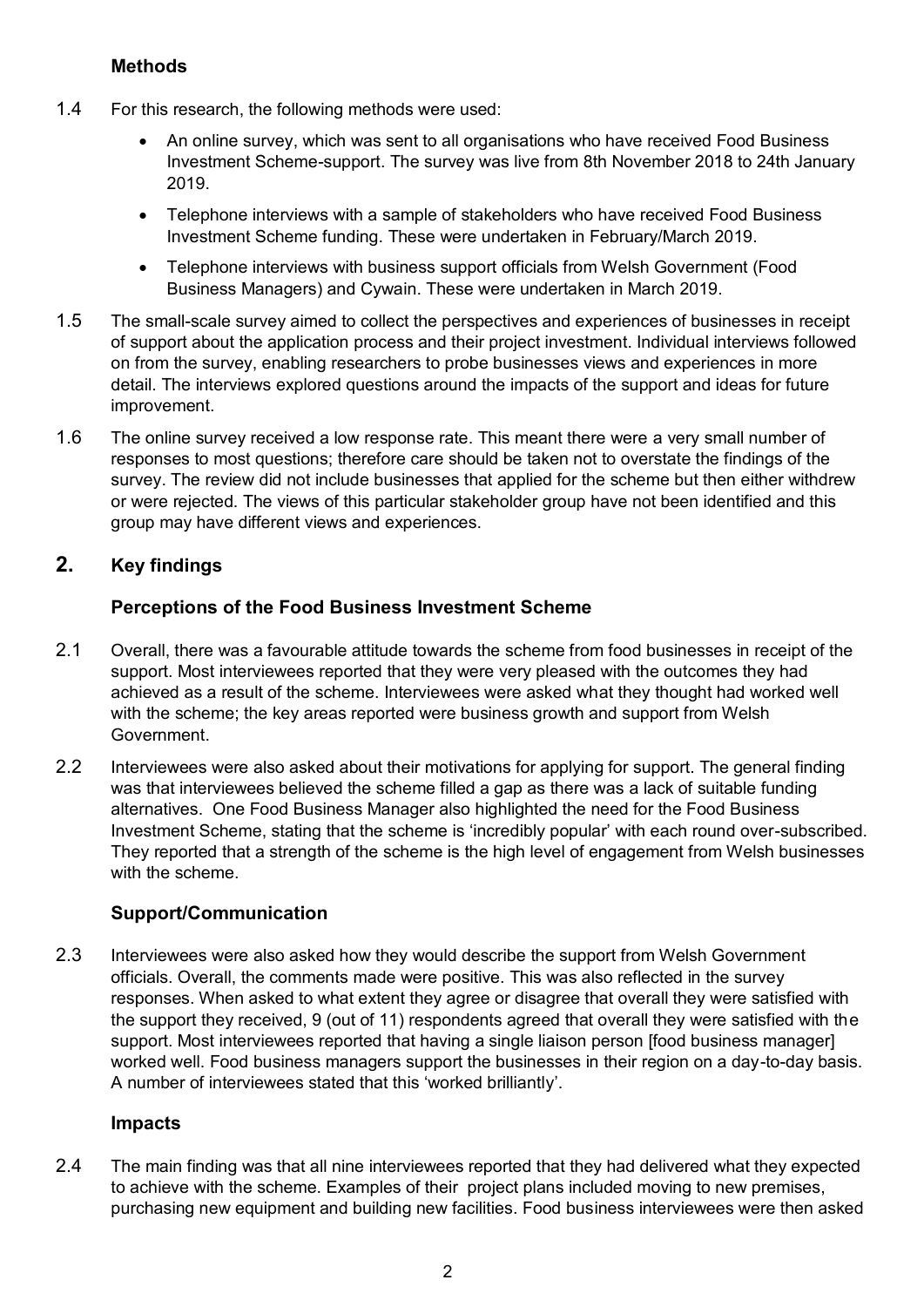more specifically about their perceptions of the impacts of the scheme on their businesses. The four key areas explored were; employment, training, turnover and environmental sustainability.

2.5 The majority of interviewees reported an increase in employment as a result of the support from the scheme. Most interviewees also reported they had exceeded their target number for new employees. Some interviewees reported that they had increased their training offer as a result of the support from the scheme. Some interviewees referred to training as 'part and parcel' of the grant scheme, whilst others reported they were now able to offer more training. Nearly all (8 out of 9) interviewees reported an increase in turnover as a result of the scheme. Nearly all interviewees (8 out of 9) reported that they had increased their environmental sustainability offer in one way or another. The main themes were energy efficiency (LED lighting, solar panels), waste efficiency (recycling projects, less plastic use) and sustaining changes in the long term.

#### **Areas of Improvement**

- 2.6 The three main areas identified by research participants as areas of improvement are the application process, the claims process and communication with Welsh Government Officials.
- 2.7 Many interviewees and survey respondents reported how the application process was time consuming and difficult to carry out. In addition, interviewees reported that the time taken for the grant to be awarded was too long. One support official reported that the main challenge is 'trying to persuade businesses to stick with it and invest in it'. They reported that when applicants see the application process and the timeframes involved they find it 'really off-putting' and encouraging businesses to see the scheme as an opportunity is very difficult.
- 2.8 At the start of their projects, once they have been awarded the grant, businesses plan the time slots in which they will spend money (e.g. for new equipment) and subsequently submit dates in which they wish to make claims for a proportion of that money back. For most of the interviewees the timings around the claims process were challenging. The majority reported long delays in receiving claims back which in turn delayed projects which was 'frustrating' and 'challenging'. The claims process was also reported by the majority of interviewees to be complicated. In addition, Interviewees reported that the rigidity of the scheme and the inflexibility of the claims process in particular, didn't match the fast-pace of their businesses as they grew.
- 2.9 Five (out of nine) interviewees reported that communication with Welsh Government officials was inconsistent. 'Welsh Government officials' refers to the contacts food businesses had with officials who were not Food Business Managers. Overall, the main finding was that Welsh Government officials were helpful; however, there were issues around the lack of consistency within Welsh Government teams.
- 2.10 When asked whether they felt there were any gaps or limitations to the scheme, business support officials reported that providing a wider breadth of support would help Wales' food and drinks sector. Two interviewees highlighted how, at present, the scheme primarily supports capital investments. Specific examples provided by some of the business support officials on areas where the scheme could be improved included: developing more tailored opportunities for smaller micro-businesses; and providing training for food and drinks businesses aimed at improving technical expertise and project management and marketing skills. One food business interviewee also reported it would have been helpful if once they had achieved what they set out to under the scheme they had been signposted to further support. Support officials also reported a shortage of business units. According to one business support official, for smaller businesses, especially those operating in rural communities, assisting in the provision and take-up of business units, including shared working spaces, could help these businesses expand; whilst in some instances, also limiting their overheads by enabling them to share costs with others.
- 2.11 One support official reported that there are some businesses, particularly smaller businesses, who are not applying for support from the scheme. They suggested this could be attributed to the perception amongst smaller businesses that the scheme was for larger companies rather than